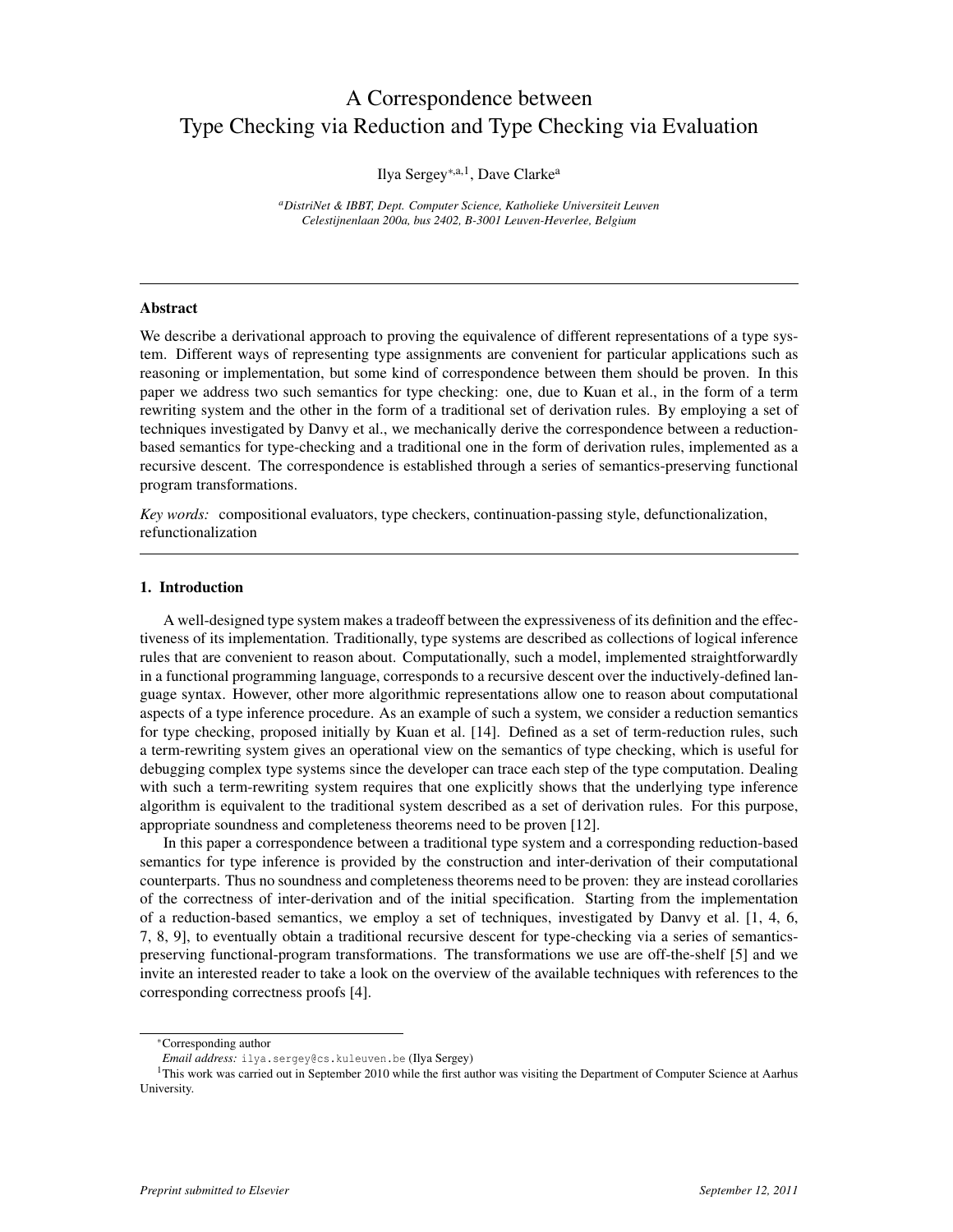\n
$$
\text{SLC.H} \quad e := n |x| \lambda x : \tau \cdot e \mid e \mid \tau \to e \mid \text{num}
$$
\n

\n\n $T := T e | \tau T | \tau \to T |[$ \n

\n\n $T := \text{num} | \tau \to \tau$ \n

\n\n $T = \text{num} | \tau \to \tau$ \n

\n\n $T = \text{num} | \tau \to \tau$ \n

\n\n $T = \text{num} | \tau \to \tau$ \n

\n\n $T = \text{num} | \tau \to \tau$ \n

\n\n $T = \text{num} | \tau \to \tau$ \n

\n\n $T = \text{num} | \tau \to \tau$ \n

\n\n $T = \text{num} | \tau \to \tau$ \n

\n\n $T = \text{num} | \tau \to \tau$ \n

\n\n $T = \text{num} | \tau \to \tau$ \n

\n\n $T = \text{num} | \tau \to \tau$ \n

\n\n $T = \text{num} | \tau \to \tau$ \n

\n\n $T = \text{num} | \tau \to \tau$ \n

\n\n $T = \text{num} | \tau \to \tau$ \n

\n\n $T = \text{num} | \tau \to \tau$ \n

\n\n $T = \text{num} | \tau \to \tau$ \n

Hybrid language and type-checking contexts Type-checking reduction rules

Figure 1: Reduction semantics of λ<sub>H</sub>

 $(x : \tau \in \Gamma)$  $\Gamma \vdash x : \tau$ [t-var]  $\frac{\Gamma, x : \tau_1 \vdash e : \tau_2}{\Gamma \vdash \lambda}$  $\frac{1}{\Gamma \vdash \lambda x : \tau_1.e : \tau_1 \rightarrow \tau_2}$  [t-lam]  $\Gamma \vdash e_1 : \tau_1 \rightarrow \tau_2$  $Γ ⊢ e_2 : τ_1$  $\Gamma \vdash e_1e_2 :$  τ<sub>2</sub>  $Γ ⊢ *number* : num$  [t-num]

Figure 2: Type system for the simply typed lambda calculus

#### *1.1. Starting point: a hybrid language for type checking*

We consider a reduction system for type checking the simply typed lambda calculus. The system was originally proposed by Kuan et al. [14] and is presented as a case study in the scope of PLT Redex framework [13]. The approach scales to Curry-Hindley type inference and Hindley-Milner let-polymorphism. The techniques presented in the current paper can be adjusted for these cases by adding unification variables, so for the sake of brevity we examine only the simplest model. The hybrid language  $\lambda_{H}$  and its semantics are described in Figure 1. The reduction system introduces a type-checking context *T* that induces a left-most, inner-most order of reduction. Variable occurrences are replaced by their types at the moment a λ-abstraction is reduced according to rule [tc-lam]. Rule [tc-lam] also introduces the arrow type constructor. Finally, rule [tc-τβ] syntactically matches the function parameter type against an argument type.

The classical way to represent type checking is via a collection of logical derivation rules. Such rules for the simply typed lambda calculus are given in Figure 2. According to Kuan et al., a complete type reduction sequence is one that reduces to a type, which corresponds to a well-typed term. The following theorem states that a complete type reduction sequence corresponds to a complete type derivation proof tree for a well-typed term in the host language and vice versa.

# **Theorem 1.1.** [14] (Soundness and Completeness for  $\mapsto$ *t*) *For any e and*  $\tau$ ,  $\emptyset \vdash e : \tau$  *iff e*  $\mapsto^*_{t} \tau$

The question we address in this paper is whether a natural correspondence between these semantics exists which avoids the need for the soundness and completeness theorems. The answer to this question is positive and below we show how to derive a traditional type-checker mechanically from the given rewriting system. The contribution of the paper is a demonstation of how the application of well-studied program derivations to type checkers is helpful to show an equivalence between them.

#### *1.2. Paper outline*

The remainder of the paper is structured as follows. Section 2 gives an overview of our method, enumerating the techniques involved. Section 3 describes an implementation of the hybrid language and its reduction semantics in Standard ML. Section 4 describes a set of program transformations corresponding to the transition from the reduction-based semantics for type inference to a traditional recursive descent. Section 5 provides a brief survey of related work. Section 6 concludes.

#### 2. Method overview

The overview of the program metamorphoses is shown in Figure 3. We start by providing the implementation of a hybrid language for the simply typed lambda calculus, a notion of closures in it and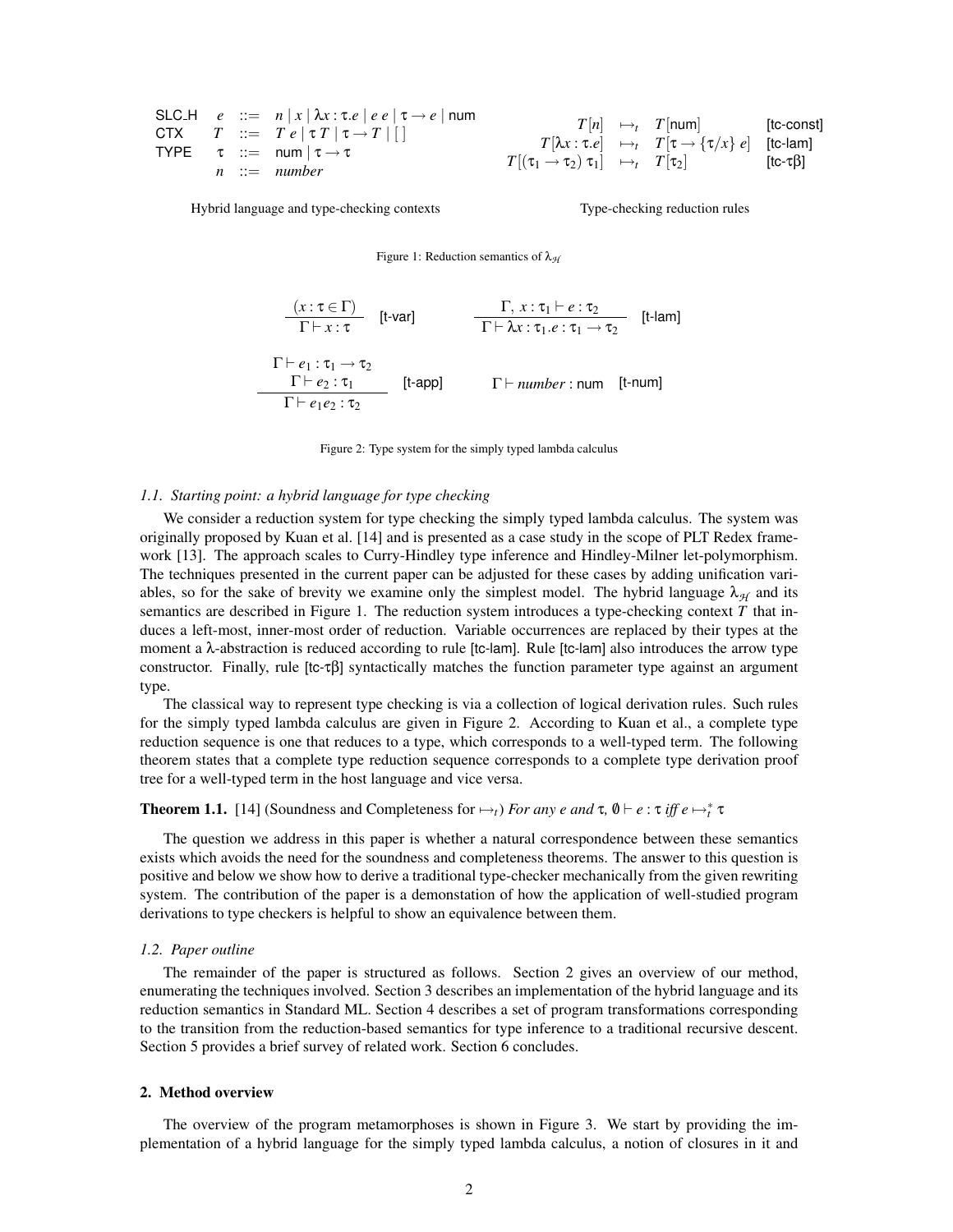

Figure 3: Inter-derivation

a corresponding reduction semantics via contraction as a starting point for further transformations (Section 3). The reduction-based normalization function is transformed to a family of reduction-free normalization functions, i.e., ones where no intermediate closure is ever constructed. In order to do so, we first refocus the reduction-based normalization function to obtain a small-step abstract machine implementing the iteration of the refocus function (Section 4.1). After inlining the contraction function (Section 4.2), we transform this small-step abstract machine into a big-step one applying a technique known as "lightweight fusion by fixed-point promotion" [7] (Section 4.3). This machine exhibits a number of corridor transitions, which we compress (Section 4.4). We then flatten its configurations and rename its transition functions to something more intuitive (Section 4.5). We also switch domains of evaluator functions to factor out artifacts of the hybrid language (Section 4.6). The resulting abstract machine is in defunctionalized form, so we refunctionalize it (Section 4.7). The result is in continuation-passing style, so we transform it into direct style (Section 4.8). The final result is a traditional compositional type-checker.

Standard ML (SML) [15] is used as a metalanguage. SML is a statically-typed, call-by-value language with computational effects. In Section 4.8 we rely on the library of undelimited continuations to model top-level exceptions. For the sake of brevity, we omit most program artifacts (sometimes only giving their signature), keeping only essential parts to demonstrate the corresponding program transformation.<sup>2</sup> At each transformation stage the trailing index of all involved functions is incremented.

### 3. A Reduction-Based Type Checker

This section provides the initial implementation of  $\lambda_{H}$  in SML, which will be used for further transformations in Section 4.

# *3.1. Reduction-based hybrid term normalization*

The reduction-based normalization of hybrid terms is implemented by providing an abstract syntax, a notion of contraction and a reduction strategy. Then we provide a one-step reduction function that decomposes a non-value closure into a potential redex and a reduction context, contracts the potential redex, if it is actually one, and then recomposes the context with the contractum. Finally we define a reduction-based normalization function that repeatedly applies the one-step reduction function until a value (i.e., an actual type of an expression) is reached.

In the specification of  $\lambda_{H}$ , the contraction of lambda expressions (rule [tc-lam]) is specified using a meta-level notion of capture-avoiding substitutions. However, most implementations do not use actual substitutions and keep an *explicit representation* of what should be substituted on demand, leaving the term untouched [10, pages 100–105]. To model *explicit substitutions*, we chose the applicative order version of Curien's calculus, which uses closures, i.e, terms together with their lexical environment  $[3]^3$ . The environments map variables to values (i.e., types in this case) while reducing an expression, which corresponds do the capture-avoiding substitution strategy [5, Section 6]. The chosen calculus allows us to come eventually in Section 4 to a well-known representation of a type-checking algorithm with an environment Γ, which predictably serves the same purpose.

<sup>&</sup>lt;sup>2</sup>The accompanying code and the technical report with detailed listings are available from

http://people.cs.kuleuven.be/ilya.sergey/type-reduction/

<sup>&</sup>lt;sup>3</sup>The cited paper also relates values in the language of closures with values in  $\lambda$ -calculus (see Section 2.5).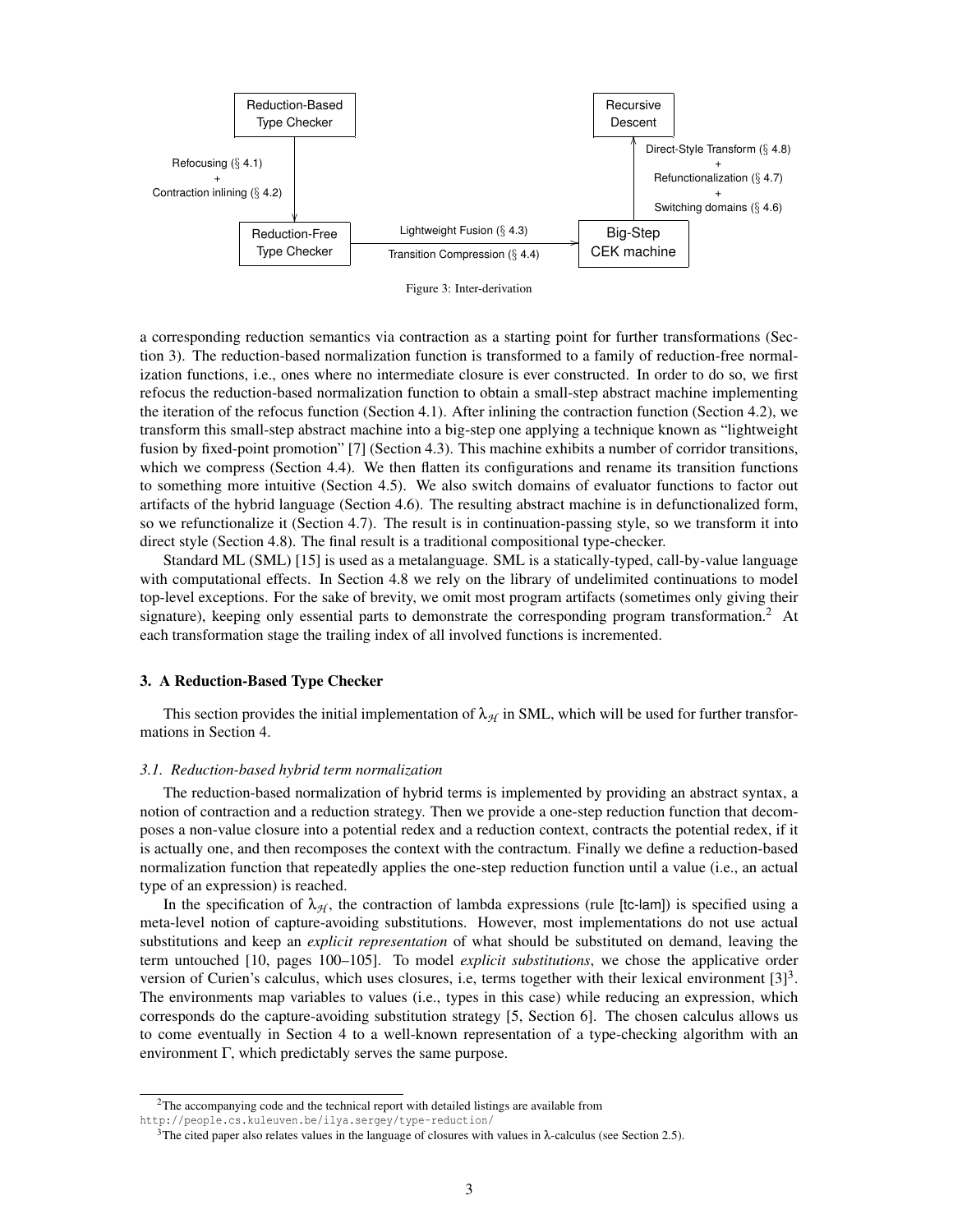# *3.2. Abstract syntax of*  $λ$ <sub>*H</sub>: closures and values*</sub>

The abstract syntax for  $\lambda_{H}$ , which is presented in Figure 1, is described in SML below. It includes integer literals, identifiers, lambda-abstractions, applications as well as "hybrid" elements such as numeric types and arrows  $\tau \rightarrow e$ . Types are either numeric types or arrow types. The special value  $T_{ERROR}$  s is used for typing errors; it cannot be a constituent of any other type.

```
datatype typ = T_NUM
             | T_ARR of typ * typ
             | T_ERROR of string
datatype term = LIT of int
             | IDE of string
              | LAM of string * typ * term
              | APP of term * term
datatype hterm = H_LIT of int
               | H_IDE of string
               | H_LAM of string * typ * hterm
              | H_APP of hterm * hterm
              | H_TARR of typ * hterm
               | H_TNUM
```
Typing environments TEnv represent bindings of identifiers to types, which are values in the hybrid language. In order to keep to the uniform approach for different semantics for type inference [18], we leave environments parametrized by the type parameter  $\prime$  a, which is instantiated with  $\tau_{\rm FP}$  in this case.

```
signature TEnv = sig
 type 'a gamma
 val empty : ( string * 'a) gamma
 val extend : string * 'a * ( string * 'a) gamma -> ( string * 'b) gamma
 val lookup : string * ( string * 'a) gamma -> 'a option
end
```
We introduce closures into the hybrid language in order to represent the environment-based reduction system. A closure can either be a number, a ground closure pairing a term and an environment, a combination of closures, a closure for a hybrid arrow expression, or a closure for a value arrow element, namely an arrow type. A value in the hybrid language is either an integer or a function type. Environments bind identifiers to values.

```
datatype closure = CLO_NUM
                 | CLO_GND of hterm * bindings
                 | CLO_APP of closure * closure
                 | CLO_ARR of typ * closure
                 | CLO_ARR_TYPE of typ
withtype bindings = typ TEnv . gamma
```
We also specify the corresponding embeddings values to closures and terms to hybrid terms (the definitions are omitted):

```
val type_to_closure : typ -> closure
val term_to_hterm : term -> hterm
```
#### *3.3. Notion of contraction*

A potential redex is either a numeric literal, a ground closure pairing an identifier and an environment, an application of a value to another value, a lambda-abstraction to be type-reduced, an arrow type, or a ground closure pairing a term application and an environment.

```
datatype potential_redex
 = PR_NUM
  | PR_IDE of string * bindings
  | PR_APP of typ * typ
  | PR_LAM of string * typ * hterm * bindings
  | PR_ARR of typ * typ
  | PR_PROP of hterm * hterm * bindings
```
A potential redex may trigger a contraction or it may get stuck. These outcomes are captured by the following datatype: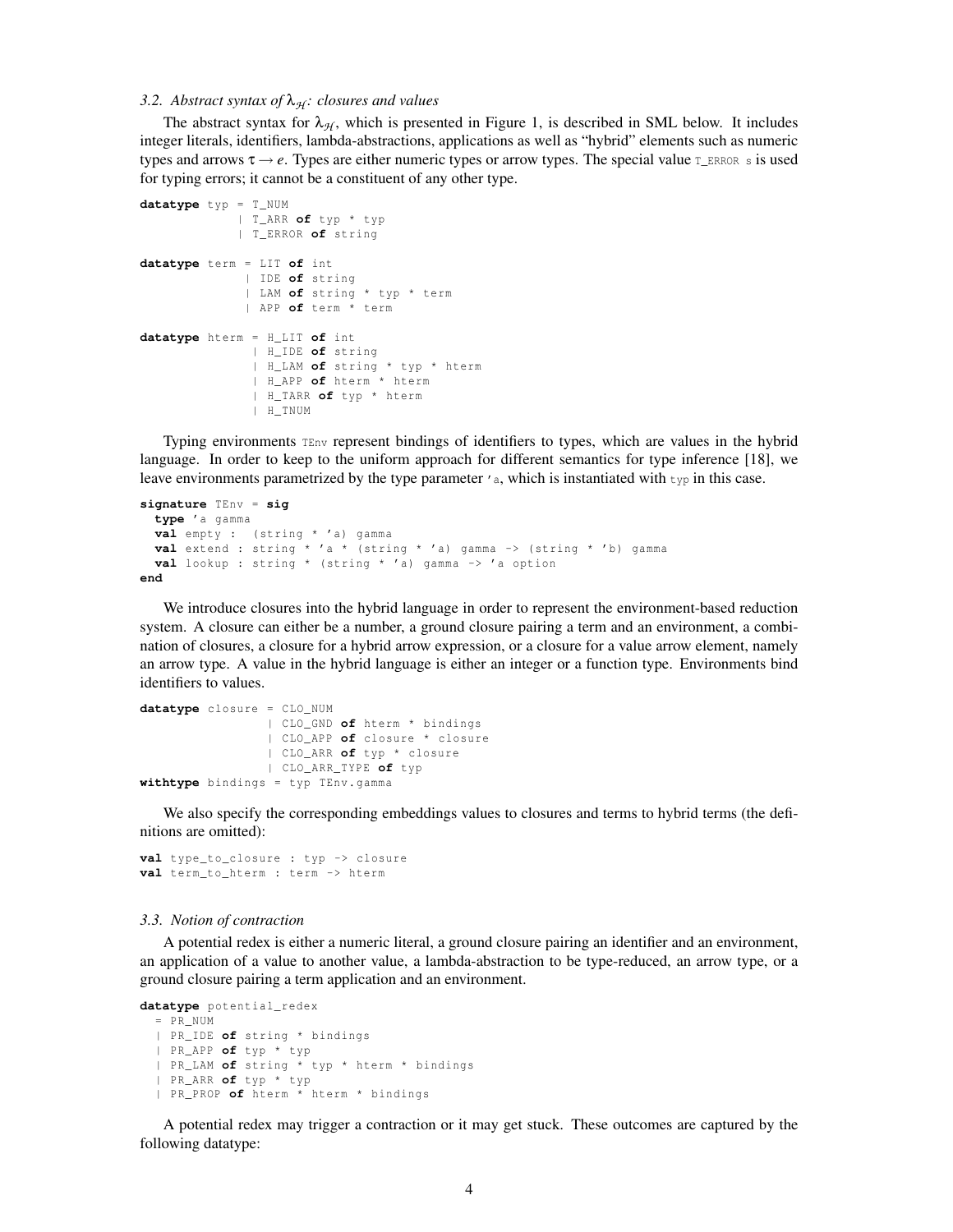**datatype** contract\_or\_error = CONTRACTUM **of** closure | ERROR **of** string

The string content of ERROR is an error message.

The contraction function contract reflects the type-checking reduction rules for  $\lambda_{H}$ . For instance, any integer literal contracts to a number type  $T_N$ NUM, a lambda expression contracts to an arrow expression of the hybrid language, and the contraction of a potential redex PR\_APP checks whether its first parameter is a function type and its parameter type matches the argument of the application.

```
(* contract: potential_redex -> contract_or_error *)
fun contract PR_NUM
   = CONTRACTUM CLO_NUM
  | contract (PR_ARR (t1, t2))
   = CONTRACTUM (type_to_closure (T_ARR (t1, t2)))
  | contract (PR_IDE (x, bs))
    = (case TEnv . lookup (x , bs )
       of NONE => ERROR " undeclared identifier "
         | ( SOME v) => CONTRACTUM ( type_to_closure v ))
  | contract (PR_LAM (x, t, e, bs))
    = CONTRACTUM (CLO_GND (H_TARR (t, e), TEnv.extend (x, t, bs)))
  | contract ( PR_APP ( T_ARR (t1 , t2 ), v ))
    = if t1 = v
     then CONTRACTUM (type_to_closure t2)
     else ERROR "parameter_type_mismatch"
  | contract (PR_PROP (t0, t1, bs))
    = CONTRACTUM ( CLO_APP ( CLO_GND (t0, bs), CLO_GND (t1, bs)))
  | contract ( PR_APP (t1 , t2 ))
    = ERROR "non - function application "
```
A non-value closure is stuck when an identifier does not occur in the current environment or nonfunction type is used in a function position or a function parameter's type does not correspond to the actual argument's type.

#### *3.4. Reduction strategy*

Reduction contexts are defined as follows:

```
datatype hctx = CTX_MT
              | CTX_FUN of hctx * closure
              | CTX_ARG of typ * hctx
              | CTX_ARR of typ * hctx
```
A context is a closure with a hole, represented inside-out in a zipper-like fashion. Following the description of  $\lambda_{H}$ 's reduction semantics we seek the left-most inner-most potential redex in a closure. In order to reduce a closure, it is first decomposed. The closure might be a value and not contain any potential redex or it can be decomposed into a potential redex and a reduction context. These possibilities are captured by the following datatype:

```
datatype type_or_decomposition = VAL of typ
                               | DEC of potential_redex * hctx
```
A decomposition function recursively searches for the left-most inner-most redex in a closure. Examples of some specific decomposition functions may be found in recent work of Danvy [5]. In our implementation we define decomposition (decompose) as a big-step abstract machine with two state-transition functions, decompose\_closure and decompose\_context. The former traverses a given closure and accumulates the reduction context until it finds a value and the latter dispatches over the accumulated context to determine whether the given closure is a value or a potential redex. The function decompose starts by decomposing a closure within an empty context. For the full definition of the decomposition functions, see the accompanying code. The recomposition function recompose takes a context and a value to embed, peels off context layers and iteratively constructs the resulting closure. The signatures of these functions are:

```
val decompose_closure : closure * hctx -> type_or_decomposition
val decompose_context : hctx * typ -> type_or_decomposition
val decompose : closure -> type_or_decomposition
val recompose : hctx * closure -> closure
```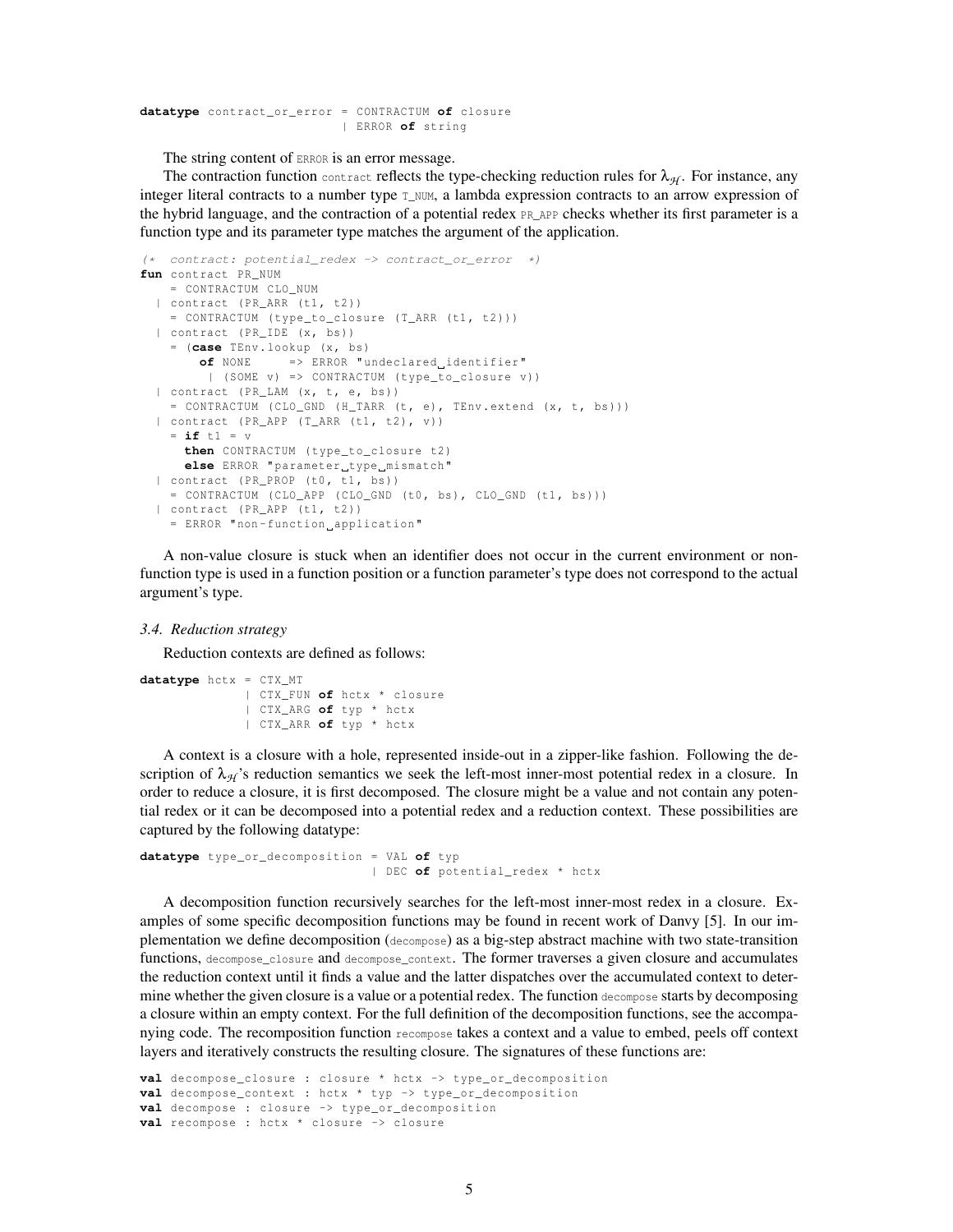# *3.5. Reduction-based normalization*

Reduction-based normalization is based on a function that iterates a one-step reduction function until it yields a value (i.e., it reaches a fixed point). At each iteration the normalization function inspects its argument. If it is a potential redex within some context it will be contracted using the function contract from Section 3.3 and then be recomposed. If during contraction an error occurs, it must be reported:

```
datatype result = RESULT of typ
               | WRONG of string
(* iterate: type_or_decomposition -> result -> result *)
fun iterate (VAL v) = RESULT v
 | iterate (DEC (pr, C))
   = (case contract pr
       of (CONTRACTUM c') => iterate (decompose (recompose (C, c')))
        | (ERROR s) => WRONG s)
```
At this point we should take into account the fact the terms we want to type-check via reductionbased normalization are from the host language (and described by the data type term) whereas intermediate values of reductions are within the larger hybrid language (i.e., they are of type hterm). So we should first embed "plain" terms into "hybrid" ones using the function  $t_{\text{term}}$  to hterm. The function type\_check runs the reduction-based normalization function normalize and processes an obtained result.

```
(* normalize: term \rightarrow result *)fun normalize t = iterate ( decompose ( CLO_GND ( term_to_hterm t, TEnv. empty ) ))
(* type_check: term -> typ *)
fun type_check t
    = case normalize t
      of (RESULT V) \Rightarrow V| WRONG s => T_ERROR s
```
#### 4. From Reduction-Based to Compositional Type Checker

In this section we follow a systematic approach to the construction of a reduction-free normalization function out of a reduction-based normalization function [5].

#### *4.1. Refocusing*

The operation of decomposing and recomposing a term is usually referred as refocusing. By a simple observation, a refocusing function may be expressed via the decompose\_closure function, mentioned in Section 3.

(\* refocus : closure \* hctx -> type\_or\_decomposition \*)  $fun$  refocus  $(c, c)$  = decompose\_closure  $(c, c)$ 

The new version of the type checker differs from the original one by the definition of the function iterate1 using the function refocus instead the composition of decompose and recompose. The type checker is now reduction-free since no step-based reduction function is involved.

#### *4.2. Inlining the contraction function*

We inline the function contract (Section 3.3) in the definition of iterate1. There are six cases in the definition of contract, so the DEC clause in the definition of iterate1 is replaced by six DEC clauses. The resulting function is called iterate2.

#### *4.3. Lightweight fusion: from small-step to big-step abstract machine*

The next step is to *fuse* the definitions of iterate2 and refocus from the previous section. The result of the fusion, called iterate3, is directly applied to the result of decompose\_closure and decompose\_context. The result is a big-step abstract machine consisting of three mutually tail-recursive state-transition functions [7]:

- refocus3\_closure, the composition of iterate2 and decompose\_closure and a clone of decompose\_closure,
- refocus3\_context, the composition of iterate2 and decompose\_context, which directly calls iterate3 over the value of decomposition,
- iterate3, a clone of iterate2 that calls the fused function refocus3\_closure.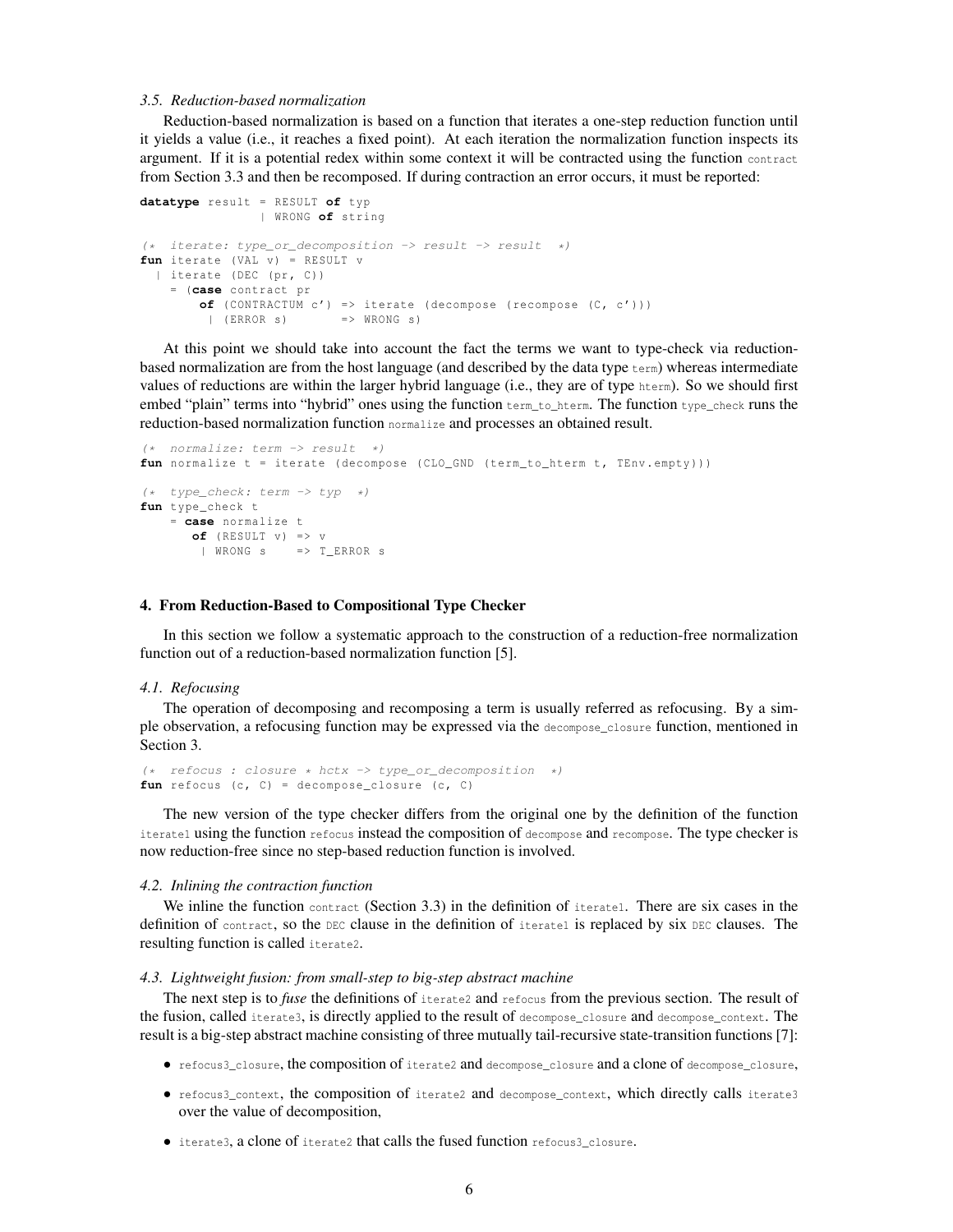#### *4.4. Compressing corridor transitions*

In the abstract machine from the previous section many transitions are *corridors*, i.e., they yield configurations for which there is a unique place for further consumption. In this section we *compress* these configurations. We copy the functions from the previous sections, changing their indices from 3 to 4.

After this transformation *all* clauses of the function refocus4\_closure for non-ground closures are now dead as well as the fact that all transition of refocus4\_closure are now over ground closures, so we can flatten them by peeling off the "closure" part.

### *4.5. Renaming transition functions and flattening configurations*

The resulting simplified machine is a familiar 'eval/apply/continue' abstract machine operating over ground closures. For this section we rename refocus4\_closure to eval5, refocus4\_context to continue5 and iterate4 to apply5. We flatten the configuration of refocus4\_closure as well as definitions of values and contexts. Therefore, closures are no longer involved in computations, and the former hybrid contexts now look as follows:

```
datatype context = CTX_MT
                 | CTX_FUN of context * hterm * bindings
                 | CTX_ARG of value * context
                 | CTX_ARR of value * context
datatype result = RESULT of value
                | WRONG of string
val eval5: hterm * bindings * context -> result
(* normalize5: term \rightarrow result *)fun normalize5 t = eval5 (term_to_hterm t, TEnv.empty, CTX_MT)
```
#### *4.6. Removing hybrid artifacts and switching domains*

The next simplification is to remove  $\lambda_{H}$ -related artifacts from machine configurations. We copy functions from the previous section and perform some extra corridor transition compressions:

```
eval5 (H_LAM (x, t, e), gamma, C)
= (* by unfolding the definition of eval5 *)
eval5 (H_TARR (t, e), TEnv.extend (x, type_to_value t, gamma), C)
= (* by unfolding the definition of eval5 *)
eval5 (e, TEnv.extend (x, type_to_value t, gamma), CTX_ARR (type_to_value t, C))
```
As a result, there are no more clauses mentioning elements of the hybrid language such as  $H_{\text{L}T}$ NUM (removed as an unused clause of eval5) and  $H$  TARR. So now we can switch the domain of the eval5, continue5 and apply5 functions from hterm to term. The second observation is that algebraic data type result is in fact isomorphic to the data type  $\text{type}$ , so we can switch the domain of values as well as follows:

| <b>RESULT (T_NUM)</b>                                                                                          | $\mapsto$ T NUM         |
|----------------------------------------------------------------------------------------------------------------|-------------------------|
| RESULT $(T \text{ } \mathsf{ARR} \, (\tau_1, \tau_2)) \rightarrow T \text{ } \mathsf{ARR} \, (\tau_1, \tau_2)$ |                         |
| WRONG $(s)$                                                                                                    | $\mapsto$ T_ERROR $(s)$ |

This might come as a surprise, but the resulting abstract machine is the well-known environment-based CEK machine [11].

# *4.7. Refunctionalization*

The abstract machine obtained in the previous section is in fact in defunctionalized form [9]: the reduction contexts, together with continue6, are the first-order counterpart of continuations. To obtain the higher-order counterpart we use a technique known as *refunctionalization* [8]. The resulting refunctionalized program is a compositional evaluation function in continuation-passing style.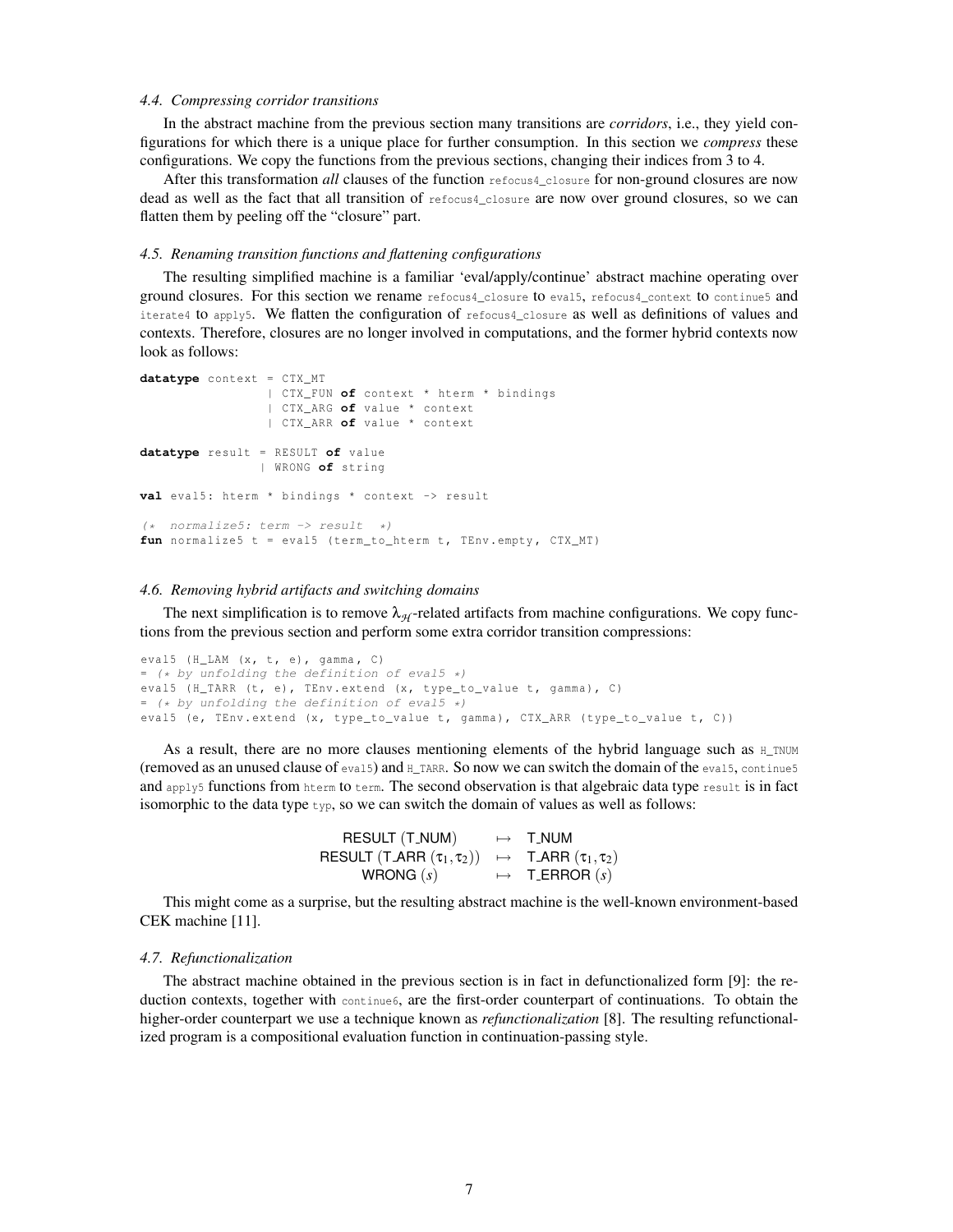# *4.8. Back to direct style*

The refunctionalized definition from the previous section is in continuation-passing style: it has a functional accumulator and all of its calls are tail calls. To implement it in direct style in the presence of non-local returns in cases where typing error occurs, the library for undelimited continuations SMLofNJ.Cont, provided by Standard ML of New Jersey, is used.

```
val callcc = SMLofNJ . Cont . callcc
val throw = SMLofNJ . Cont . throw
(* normalize8: term -> typ *)
fun normalize8 t = callcc (fn top =>
 let fun eval8 (LIT n, gamma) = T NUM
     | eval8 ( IDE x , gamma ) = (case TEnv . lookup (x , gamma )
             of NONE => throw top (T_ERROR "undeclared_identifier")
              | (SOME v) => v)
     | eval8 (LAM (x, t, e), gamma)
       = T_ARR (t, eval8 (e, TEnv. extend (x, t, qamma)))
     | eval8 (APP (e0, e1), gamma)
       = let val t = eval8 (e0 , gamma )
             val v1 = eval8 (e1, gamma)
         in (case t of T_ARR (t1 , t2 )
                 => if t1 = v1 then t2 else throw top (T_ERROR "parameter type mismatch")
             | _ => throw top (T_ERROR "non-function_application"))
         end
  in eval8 (t, TEnv. empty)
  end)
(* type_check: term \rightarrow typ *)fun type_check t = normalize8 t
```
The resulting program is a traditional evaluator for type checking, such as the one described by Pierce [17, pages 113-116]. The only one difference is that our implementation uses undelimited continuations via callcc to propagate encountered type errors whereas a classical implementation would just perform some additional check in each clause of the eval function or use the exceptions. This last transition completes the chain of transformations.

### 5. Related work and applications

The functional correspondence between different semantics artifacts has been applied to various tasks. Ager et al. [1] investigate a correspondence between semantics described in terms of monadic evaluators and languages with computational effects. They show that a calculus for tail-recursive stack inspection corresponds to a lifted state monad. This correspondence allows one to combine it with other monads and obtain abstract machines with both tail-recursive stack inspection and other computational effects. More recently, Anton and Thiemann [2] took reduction semantics for different implementations of coroutines from the literature and obtained equivalent definitional interpreters by applying the same sequence of transformations we used. The obtained operational semantics is transformed further into a denotational implementation that provides a necessary basis to construct a sound type system.

Reduction semantics for type inference provides a powerful framework to implement type debuggers and improve the quality of error messages. Currently, the majority of techniques used for this task rely on program slicing [19]. The explicit notion of evaluation context for type inference can provide better information for type reification based on the expected type of an expression, as it is done, for instance, in the Scala programming language [16].

#### 6. Conclusion

In this work we implemented a reduction semantics for type checking and a traditional recursive descent type checker as programs in SML. Through a series of behaviour-preserving program transformations we have shown that both these models are computationally equivalent and in fact just represent different ways to compute the same result. To the best of our knowledge, this is the first application of the study of the relation between reduction-free and reduction-based semantics to type systems. The result is a step towards reusing different computational models for type checking, whose equivalence is correct by construction.